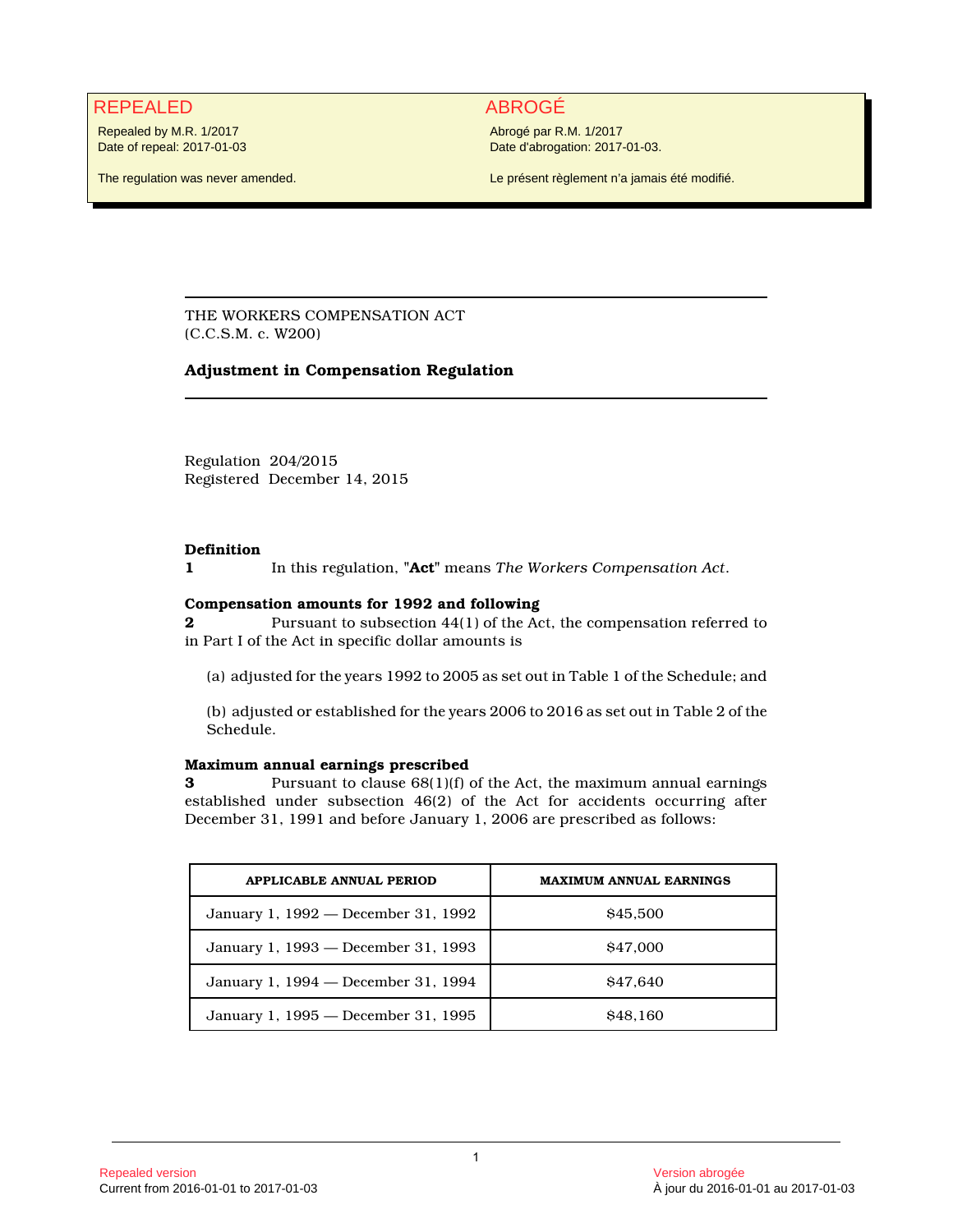### WORKERS COMPENSATION W200 - M.R. 204/2015

| <b>APPLICABLE ANNUAL PERIOD</b>     | <b>MAXIMUM ANNUAL EARNINGS</b> |  |  |  |  |  |
|-------------------------------------|--------------------------------|--|--|--|--|--|
| January 1, 1996 - December 31, 1996 | \$48,610                       |  |  |  |  |  |
| January 1, 1997 - December 31, 1997 | \$49.530                       |  |  |  |  |  |
| January 1, 1998 - December 31, 1998 | \$50,380                       |  |  |  |  |  |
| January 1, 1999 - December 31, 1999 | \$51,460                       |  |  |  |  |  |
| January 1, 2000 - December 31, 2000 | \$52,720                       |  |  |  |  |  |
| January 1, 2001 - December 31, 2001 | \$53,510                       |  |  |  |  |  |
| January 1, 2002 - December 31, 2002 | \$54,590                       |  |  |  |  |  |
| January 1, 2003 - December 31, 2003 | \$55.620                       |  |  |  |  |  |
| January 1, 2004 - December 31, 2004 | \$56,310                       |  |  |  |  |  |
| January 1, 2005 - December 31, 2005 | \$58,260                       |  |  |  |  |  |
| January 1, 2006 - December 31, 2006 | \$60,490                       |  |  |  |  |  |
| January 1, 2007 - December 31, 2007 | \$62,050                       |  |  |  |  |  |
| January 1, 2008 - December 31, 2008 | \$64,200                       |  |  |  |  |  |
| January 1, 2009 - December 31, 2009 | \$66,700                       |  |  |  |  |  |
| January 1, 2010 - December 31, 2010 | \$68,280                       |  |  |  |  |  |
| January 1, 2011 - December 31, 2011 | \$69,840                       |  |  |  |  |  |
| January 1, 2012 - December 31, 2012 | \$71,950                       |  |  |  |  |  |
| January 1, 2013 - December 31, 2013 | \$73,330                       |  |  |  |  |  |
| January 1, 2014 - December 31, 2014 | \$74,960                       |  |  |  |  |  |
| January 1, 2015 - December 31, 2015 | \$76,530                       |  |  |  |  |  |
| January 1, 2016 - December 31, 2016 | \$79,090                       |  |  |  |  |  |

# **Repeal**

**4** The *Adjustment in Compensation Regulation*, Manitoba Regulation 265/2014, is repealed.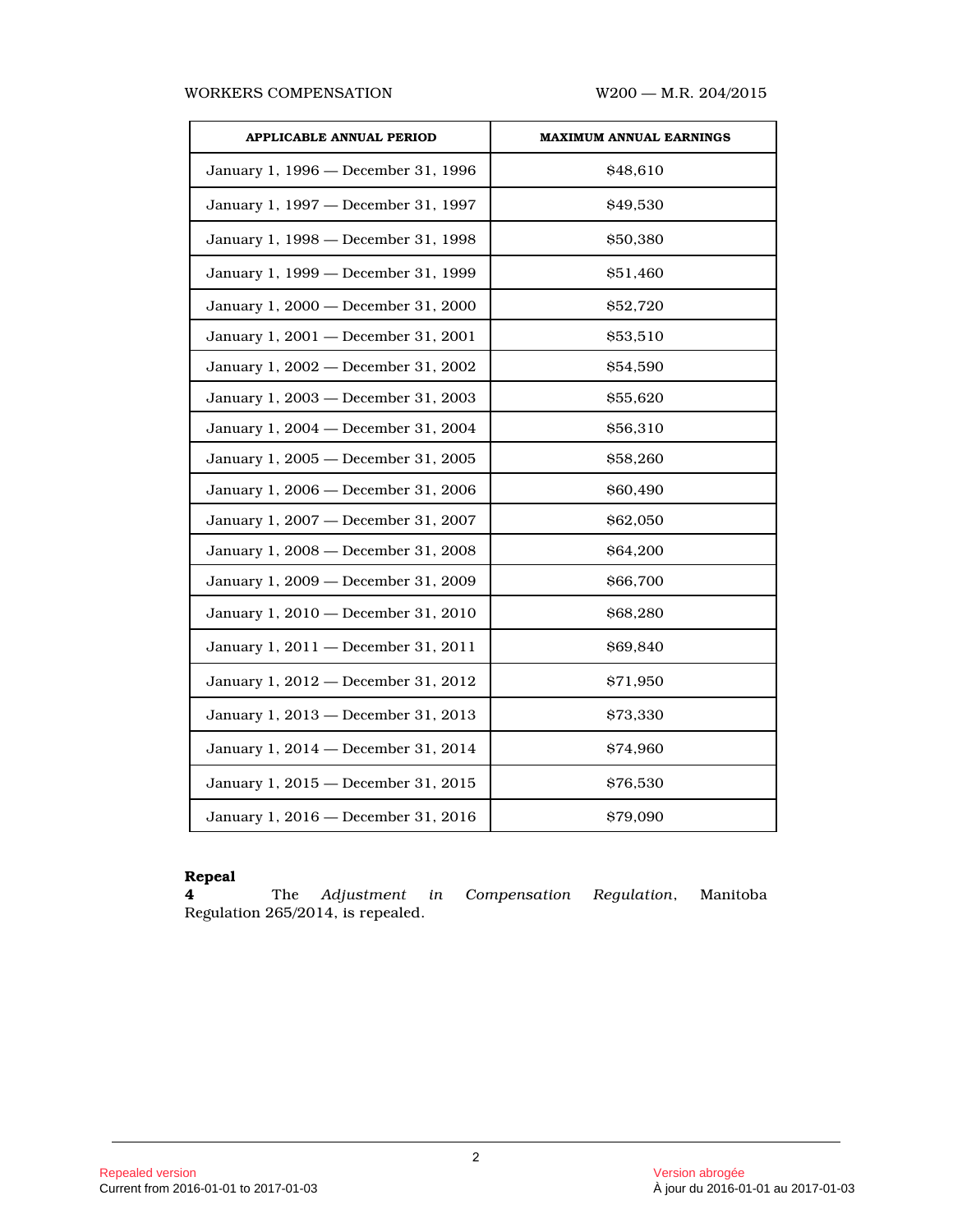WORKERS COMPENSATION W200 - M.R. 204/2015

# **Coming into force**

**5(1)** This regulation, except for section 2, comes into force on January 1, 2016, or the day it is registered under *The Statutes and Regulations Act*, whichever is later.

**5(2)** Pursuant to subsection 44(3) of the Act, section 2 comes into force on January 1, 2016.

October 29, 2015 **The Workers Compensation Board:**

Michael D. Werier Chairperson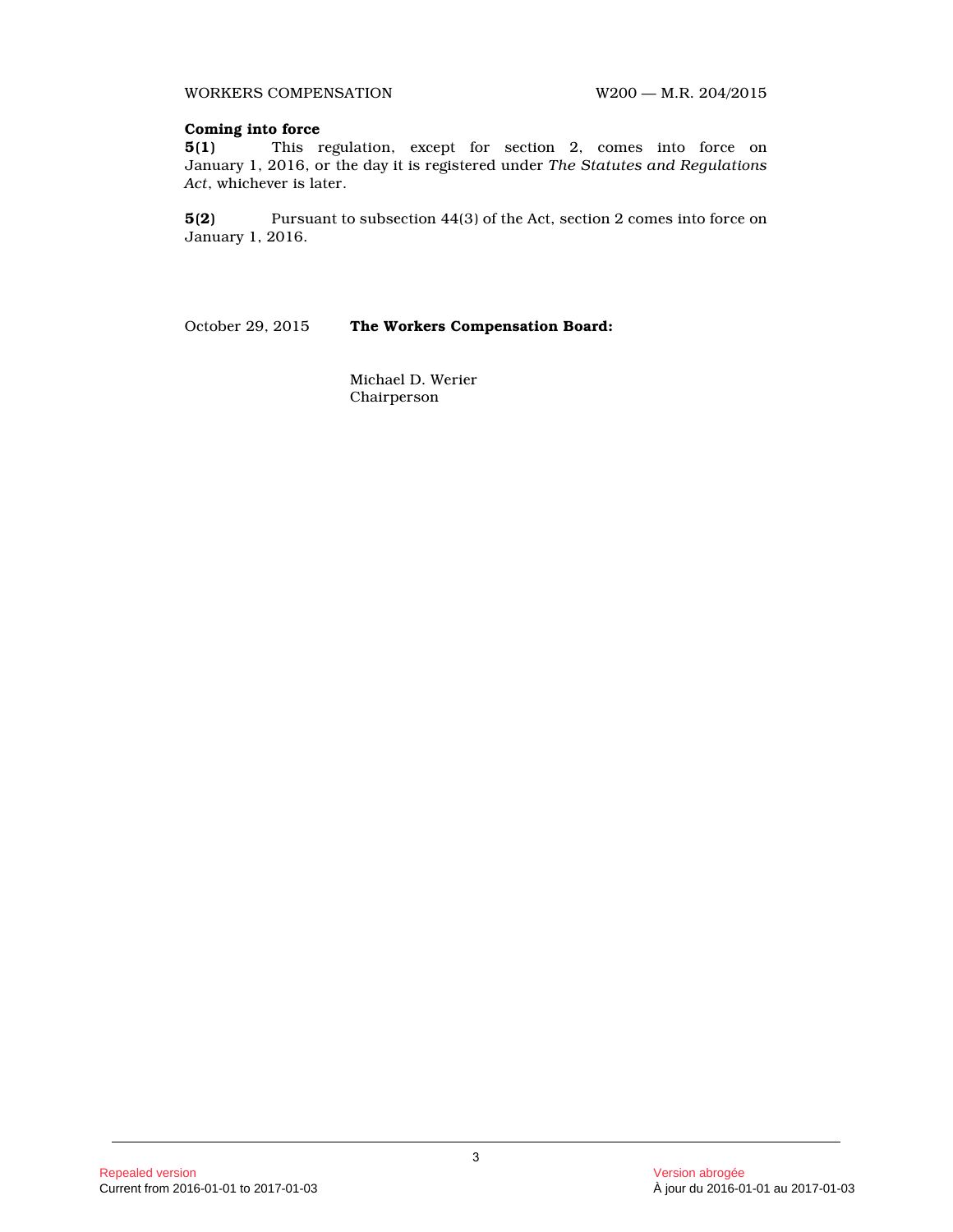#### WORKERS COMPENSATION W200 — M.R. 204/2015

#### **SCHEDULE** (Section 2)

# COMPENSATION AMOUNTS

#### **Legend**

**1** In Tables 1 and 2, the benefit types are as follows:

- A Death benefit, as provided for in subsection 28(2) of the Act;
- B Fatal lump sum payment, as provided for in subclause 29(1)(a)(i) of the Act;
- C Child's monthly payment, as provided for in clause  $29(1)(b)$  of the Act;
- D Child's monthly payment (18 years or over and in school), as provided for in clause 29(1)(c) of the Act;
- E Orphan's monthly payment, as provided for in clause 29(1)(d) of the Act;
- F Other dependants' monthly payments, as provided for in clause  $29(1)(e)$  of the Act;
- G Minimum fatal lump sum payment, as provided for in subsection 29(2) of the Act, as the Act read immediately before the coming into force of *The Workers Compensation Amendment Act*, S.M. 2005, c. 17;
- H Monthly limit for children, as provided for in subsection 31(1) of the Act;
- I Monthly limit for dependants, as provided for in subsection 31(2) of the Act;
- J Impairment lump sum payment, as provided for in clause 38(2)(a) of the Act, as the Act read immediately before the coming into force of *The Workers Compensation Act*, S.M. 2005, c. 17;
- K Impairment lump sum payment, as provided for in clauses  $38(2)(b)$  and (c) of the Act, as the Act read immediately before the coming into force of *The Workers Compensation Amendment Act*, S.M. 2005, c. 17;
- L Impairment lump sum payment, less than 30%, as provided for in clause 38(2)(a) of the Act;
- M Impairment lump sum payment, 30% or greater, as provided for in clause 38(2)(b) of the Act.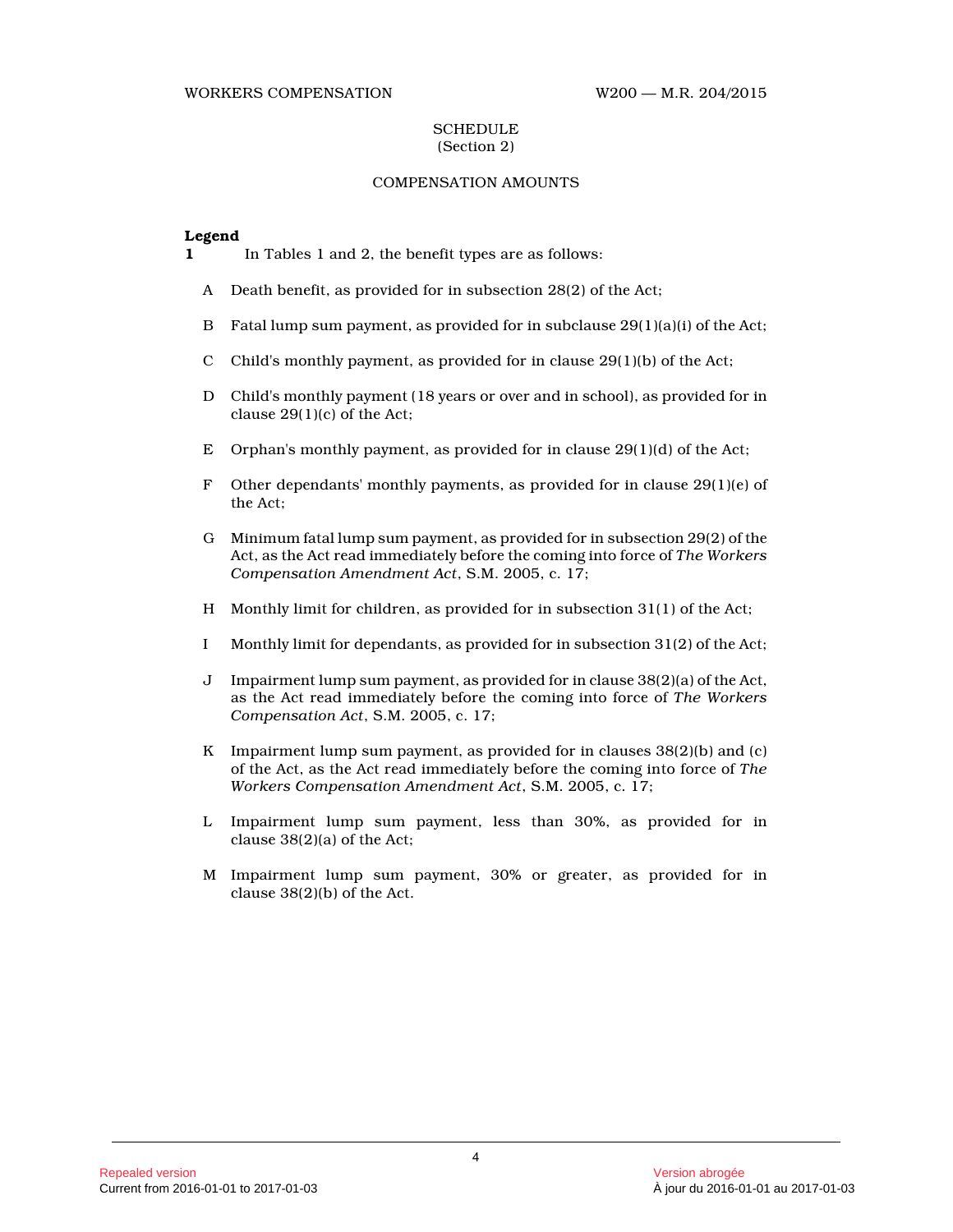### **TABLE 1: COMPENSATION AMOUNTS FOR 1992 – 2005**

| <b>Benefit</b><br><b>Type</b> | A       | $\bf{B}$ | $\mathbf c$ | D            | E     | F                               | $\bf G$  | H       | $\mathbf I$ | J     | $\mathbf K$ |
|-------------------------------|---------|----------|-------------|--------------|-------|---------------------------------|----------|---------|-------------|-------|-------------|
| Year                          |         |          |             |              |       |                                 |          |         |             |       |             |
| 1992                          | \$5,000 | \$45,500 | \$250       | \$250        | \$500 | \$250 (each)<br>\$1,000 (total) | \$27,500 | \$1,000 | \$2,000     | \$500 | \$1,000     |
| 1993                          | \$5,160 | \$47,000 | \$260       | \$260        | \$520 | \$260 (each)<br>\$1,030 (total) | \$28,410 | \$1,030 | \$2,070     | \$520 | \$1,030     |
| 1994                          | \$5,240 | \$47,640 | \$260       | \$260        | \$520 | \$260 (each)<br>\$1,050 (total) | \$28,800 | \$1,050 | \$2,090     | \$520 | \$1,050     |
| 1995                          | \$5,290 | \$48,160 | \$260       | \$260        | \$530 | \$260 (each)<br>\$1,060 (total) | \$29,110 | \$1,060 | \$2,120     | \$530 | \$1,060     |
| 1996                          | \$5,340 | \$48,610 | \$270       | \$270        | \$530 | \$270 (each)<br>\$1,070 (total) | \$29,380 | \$1,070 | \$2,140     | \$530 | \$1,070     |
| 1997                          | \$5,440 | \$49,530 | \$270       | \$270        | \$540 | \$270 (each)<br>\$1,090 (total) | \$29,930 | \$1,090 | \$2,180     | \$540 | \$1,090     |
| 1998                          | \$5,540 | \$50,380 | \$280       | \$280        | \$550 | \$280 (each)<br>\$1,110 (total) | \$30,450 | \$1,110 | \$2,210     | \$550 | \$1,110     |
| 1999                          | \$5,660 | \$51,460 | \$280       | \$280        | \$570 | \$280 (each)<br>\$1,130 (total) | \$31,100 | \$1,130 | \$2,260     | \$570 | \$1,130     |
| 2000                          | \$5,790 | \$52,720 | \$290       | \$290        | \$580 | \$290 (each)<br>\$1,160 (total) | \$31,870 | \$1,160 | \$2,320     | \$580 | \$1,160     |
| 2001                          | \$5,880 | \$53,510 | \$290       | \$290        | \$590 | \$290 (each)<br>\$1,180 (total) | \$32,340 | \$1,180 | \$2,350     | \$590 | \$1,180     |
| 2002                          | \$6,000 | \$54,590 | \$300       | \$300        | \$600 | \$300 (each)<br>\$1,200 (total) | \$32,990 | \$1,200 | \$2,400     | \$600 | \$1,200     |
| 2003                          | \$6,110 | \$55,620 | \$310       | <b>\$310</b> | \$610 | \$310 (each)<br>\$1,220 (total) | \$33,610 | \$1,220 | \$2,440     | \$610 | \$1,220     |
| 2004                          | \$6,190 | \$56,310 | \$310       | \$310        | \$620 | \$310 (each)<br>\$1,240 (total) | \$34,030 | \$1,240 | \$2,480     | \$620 | \$1,240     |
| 2005                          | \$6,400 | \$58,260 | \$320       | \$320        | \$640 | \$320 (each)<br>\$1,280 (total) | \$35,210 | \$1,280 | \$2,560     | \$640 | \$1,280     |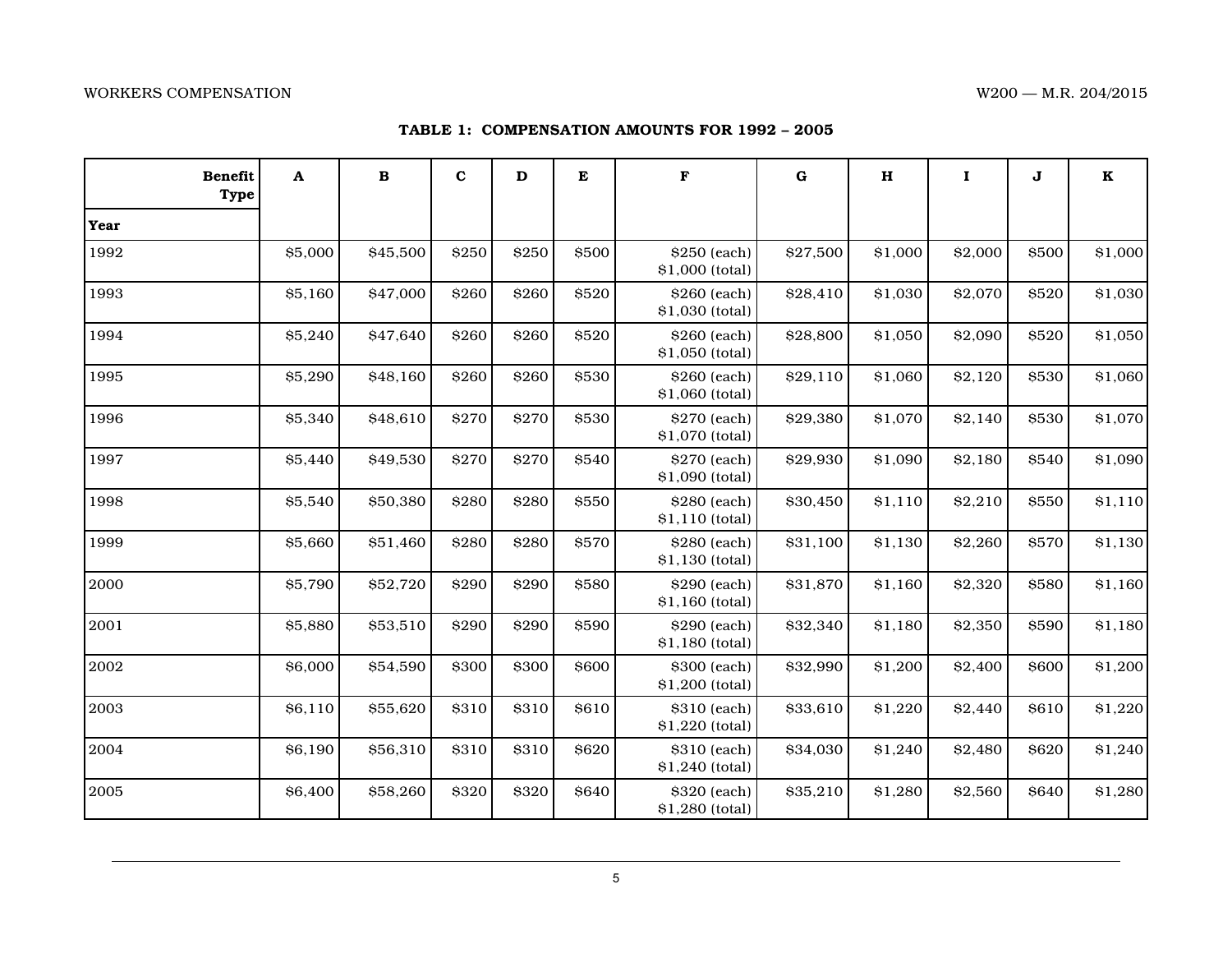# **TABLE 2: COMPENSATION AMOUNTS FOR 2006 – 2016**

|      | <b>Benefit</b><br><b>Type</b> | A        | B        | $\mathbf C$ | D     | E           | F                               | H       |         |                                           | M                                                                           |
|------|-------------------------------|----------|----------|-------------|-------|-------------|---------------------------------|---------|---------|-------------------------------------------|-----------------------------------------------------------------------------|
| Year |                               |          |          |             |       |             |                                 |         |         |                                           |                                                                             |
| 2006 |                               | \$9,310  | \$60,490 | \$330       | \$330 | <b>S660</b> | \$330 (each)<br>\$1,330 (total) | \$1,330 | \$2.660 | \$1,030 for each full<br>1% of impairment | \$30,900 plus \$1,240 for<br>each full 1% of impairment<br>in excess of 30% |
| 2007 |                               | \$9,550  | \$62,050 | \$340       | \$340 | \$680       | \$340 (each)<br>\$1,360 (total) | \$1,360 | \$2,730 | \$1,060 for each full<br>1% of impairment | \$31,800 plus \$1,270 for<br>each full 1% of impairment<br>in excess of 30% |
| 2008 |                               | \$9,880  | \$64,200 | \$350       | \$350 | \$710       | \$350 (each)<br>\$1,410 (total) | \$1,410 | \$2,820 | \$1,090 for each full<br>1% of impairment | \$32,700 plus \$1,320 for<br>each full 1% of impairment<br>in excess of 30% |
| 2009 |                               | \$10,270 | \$66,700 | \$370       | \$370 | \$730       | \$370 (each)<br>\$1,470 (total) | \$1,470 | \$2.930 | \$1,140 for each full<br>1% of impairment | \$34,200 plus \$1,370 for<br>each full 1% of impairment<br>in excess of 30% |
| 2010 |                               | \$10,510 | \$68,280 | \$380       | \$380 | \$750       | \$380 (each)<br>\$1,500 (total) | \$1,500 | \$3,000 | \$1.160 for each full<br>1% of impairment | \$34,800 plus \$1,400 for<br>each full 1% of impairment<br>in excess of 30% |
| 2011 |                               | \$10,750 | \$69,840 | \$380       | \$380 | \$770       | \$380 (each)<br>\$1,530 (total) | \$1,530 | \$3,070 | \$1,190 for each full<br>1% of impairment | \$35,700 plus \$1,430 for<br>each full 1% of impairment<br>in excess of 30% |
| 2012 |                               | \$11.070 | \$71,950 | \$400       | \$400 | \$790       | \$400 (each)<br>\$1,580 (total) | \$1,580 | \$3,160 | \$1.230 for each full<br>1% of impairment | \$36,900 plus \$1,470 for<br>each full 1% of impairment<br>in excess of 30% |
| 2013 |                               | \$11,290 | \$73,330 | \$400       | \$400 | \$810       | \$400 (each)<br>\$1,610 (total) | \$1,610 | \$3,220 | \$1,250 for each full<br>1% of impairment | \$37,500 plus \$1,500 for<br>each full 1% of impairment<br>in excess of 30% |